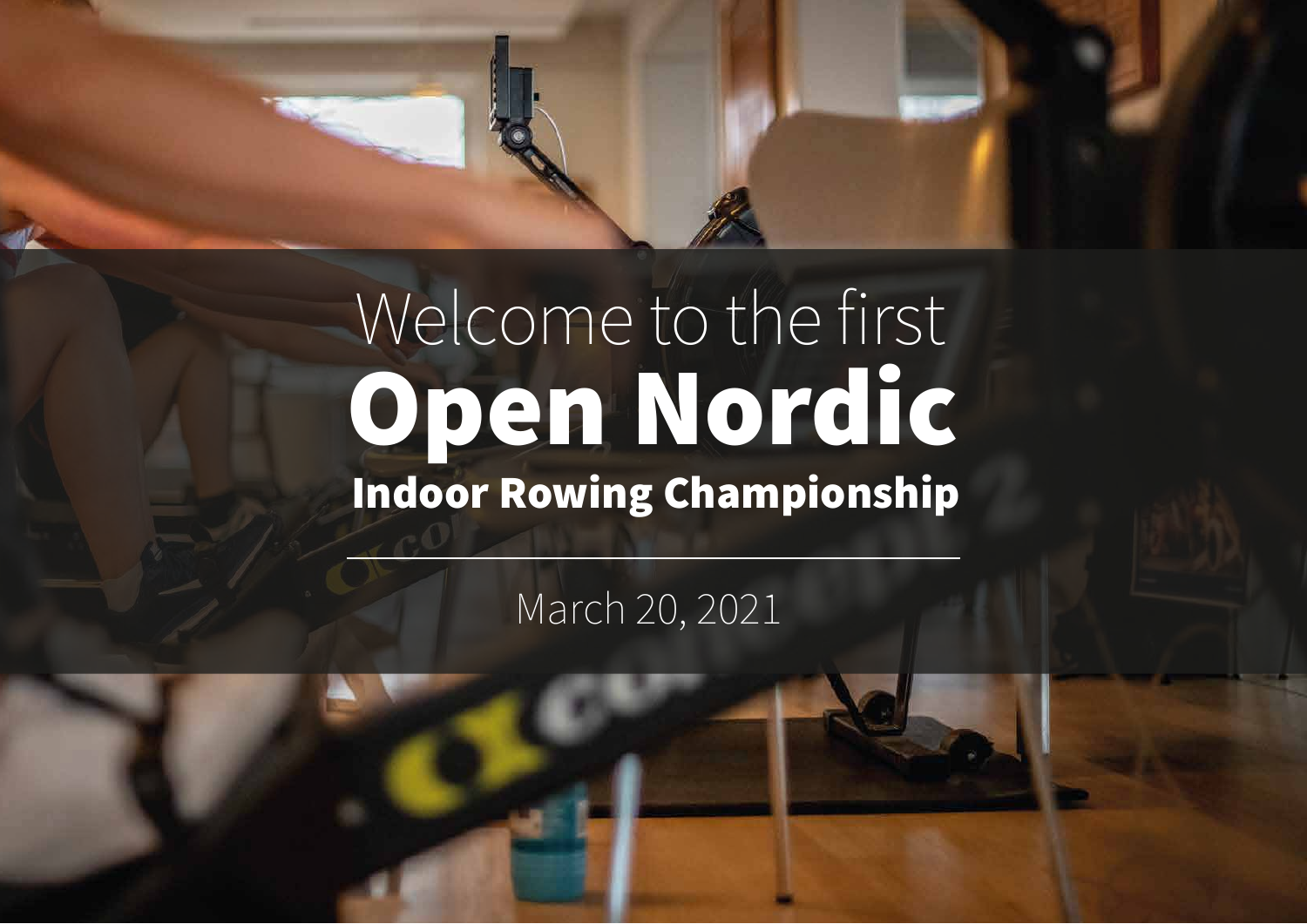The Danish Rowing Federation and Holstebro Roklub are delighted to invite you to the first-ever virtual Open Nordic Indoor Rowing Championship.

> The competition takes place on Saturday, March 20th.

Everyone with access to a Concept2 erg equipped with a PM3/PM4/PM5 monitor can participate. There will be races for juniors, seniors and masters. Membership of a rowing club is not required.

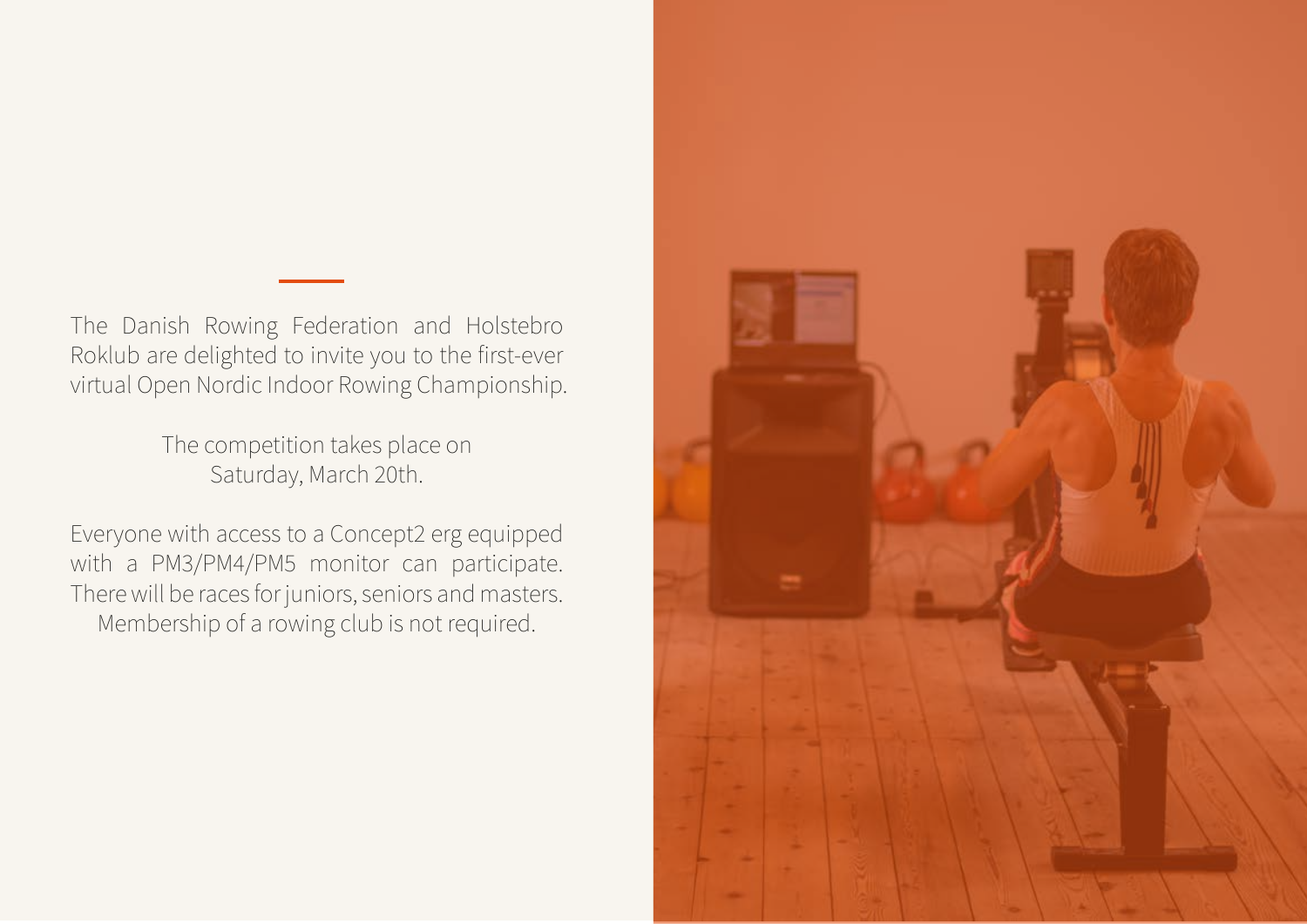

#### Race list

The full race list can be found here: regatta.roning.dk/?regatta=nic2021&show=loebsliste.

## Age-groups and entry fees:

| Category | Age-group | Fee in DKK |
|----------|-----------|------------|
| Junior E | U11       | $75,-$     |
| Junior D | U12       | $75,-$     |
| Junior C | U14       | $75,-$     |
| Junior B | U16       | $100,-$    |
| Junior A | U18       | $100,-$    |
| Senior B | U23       | $140, -$   |
| Senior   | Open      | $140, -$   |
| Masters  | $+27$     | $140, -$   |

*Payment is online upon registration. Only entrants who have paid by March 17, 2021 at 12:00 may compete.*

#### Registration

Please enter via in the Danish registration system at regatta.roning.dk/?regatta=nic2021. You can change the language choice from Danish to English, norsk, svenska or Deutsch.

|                                                                                                                                                | <b>Privatlivspolitik</b><br><b>Glennt kode</b><br>Open en konto<br>Jarvak                                                                                                                                                             | Emal            | Kode                                                                                                            | Logind                          |
|------------------------------------------------------------------------------------------------------------------------------------------------|---------------------------------------------------------------------------------------------------------------------------------------------------------------------------------------------------------------------------------------|-----------------|-----------------------------------------------------------------------------------------------------------------|---------------------------------|
| <b>Coan</b><br>٠<br>Information.<br>Rocuttahauftet                                                                                             | Resultator                                                                                                                                                                                                                            |                 |                                                                                                                 |                                 |
| <b>Mituelle Regattaer</b><br>Abne Fynske Mesterskaber<br>Copen Nordic Indoor<br>Championship<br>Anden Information<br>Labsliste<br>Tilmekfinger | Open Nordic Indoor Championship 2021<br>Regatta Dato: 2021-03-20<br>Der er åben for tilmelding til denne regatta<br><b>Tilmeld</b><br>Ordinaer tilmelding skitter: 10. marts kl.:12:00<br>Eftertilmelding alutter: 12. murts M. 22:00 | 31 Tilmeldinger | <b>Flag Code Country</b><br>Denmark<br>Finland<br>Faroe Islands 1<br>Nederlands 1<br><b>AED</b><br><b>Total</b> | <b>Participants</b><br>17<br>21 |
| Tidsplan<br>Startliste<br>Homeraca secrets<br>Resultator<br>Kontakt<br>Savejsregler                                                            | <b>Information</b><br><b>INVITATION IN ENGLISH</b><br>Holstebro Rokkub er arranger af OpenNordic Indoor Championchips<br>Hjemmeside:<br>Regisment: Regisment for Expometer                                                            |                 |                                                                                                                 |                                 |
| Mad og Overnatning                                                                                                                             | Mandskabsledenrade:                                                                                                                                                                                                                   |                 |                                                                                                                 |                                 |
| <b>J.E Odense Langdistance</b><br>Copenhagen Regatta                                                                                           | Der bliver ficke afholdt mandskabsledernøde.<br>Adresse: Hymme eller i egen tokkdy, Regattaen er virtuel, D.                                                                                                                          |                 |                                                                                                                 |                                 |
| Hamburger Ruder-Regatta                                                                                                                        | Figuren viser antal tilmeldte sæder for de forskellige klubber                                                                                                                                                                        |                 | NORDISK ROFORBUND                                                                                               |                                 |

## Post-registration

Deadline for registration is March 10 at midday Danish time. It is not possible to register after the deadline.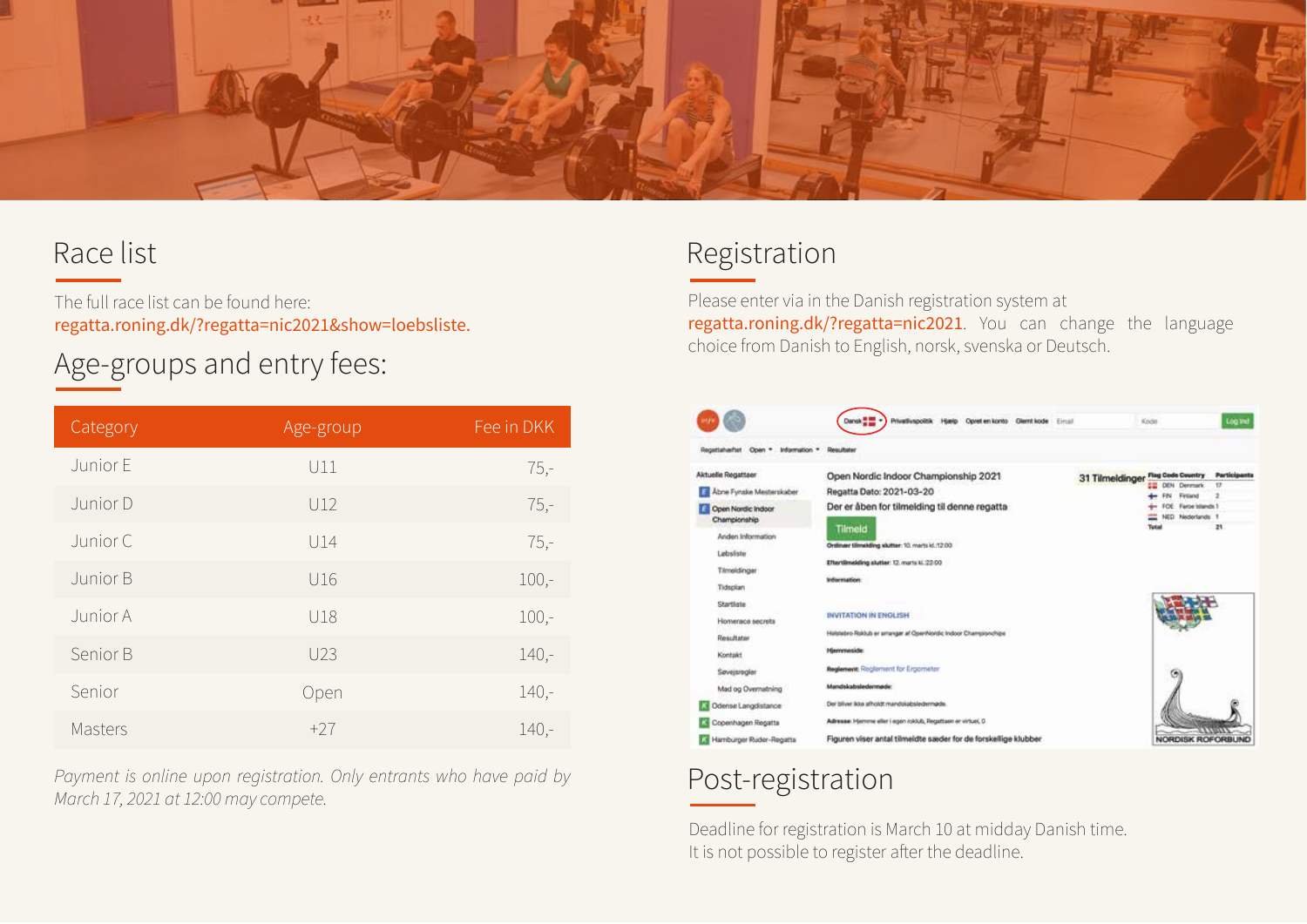

#### Startlisten

The start list is available from about midday on March 14. regatta.roning.dk/?regatta=nic2021&show=startliste

## Rules of racing

Racing will be conducted according to the Danish rules for indoor rowing, including the appendix on virtual racing (eKaproning) Rules of racing (in Danish) can be found **here**.

#### Event management

Will be reachable all day on March 20. Please call Søren Madsen, +45 61 60 90 00

## Technical platform

The Dutch company TimeTeam will provide the technical setup on its **Homerace** platform. The state of the state virtual-ergometer-rowing-racing-racing-racing-rowing-racing-racing-racing-

## User manual

In Danish– **klik her** https://roning.dk/app/uploads/2020/11/eKaproning\_Web\_brugermanual-1.pdf In English– **click here** https://roning.dk/app/uploads/2020/11/Time-Team-Homerace-manual.pdf Technical recommendations and guidance on Homerace: regatta.roning.dk/?l=homerace

## Livestreaming

The event will be livestreamed on the Facebook page **Dansk Forening for** Rosport. It is planned to have commentary in Danish, English and German.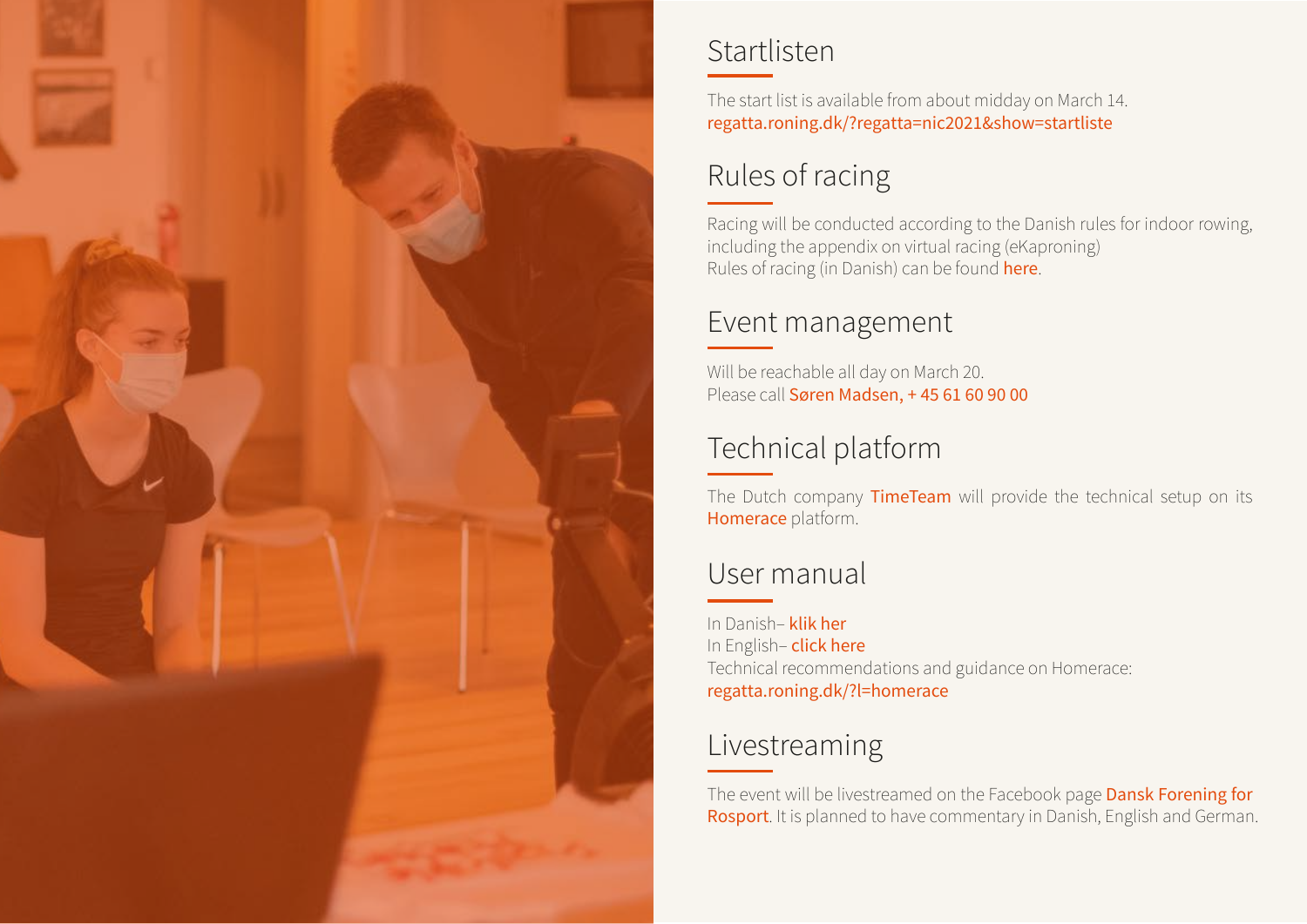## All participants must read the following carefully Important race information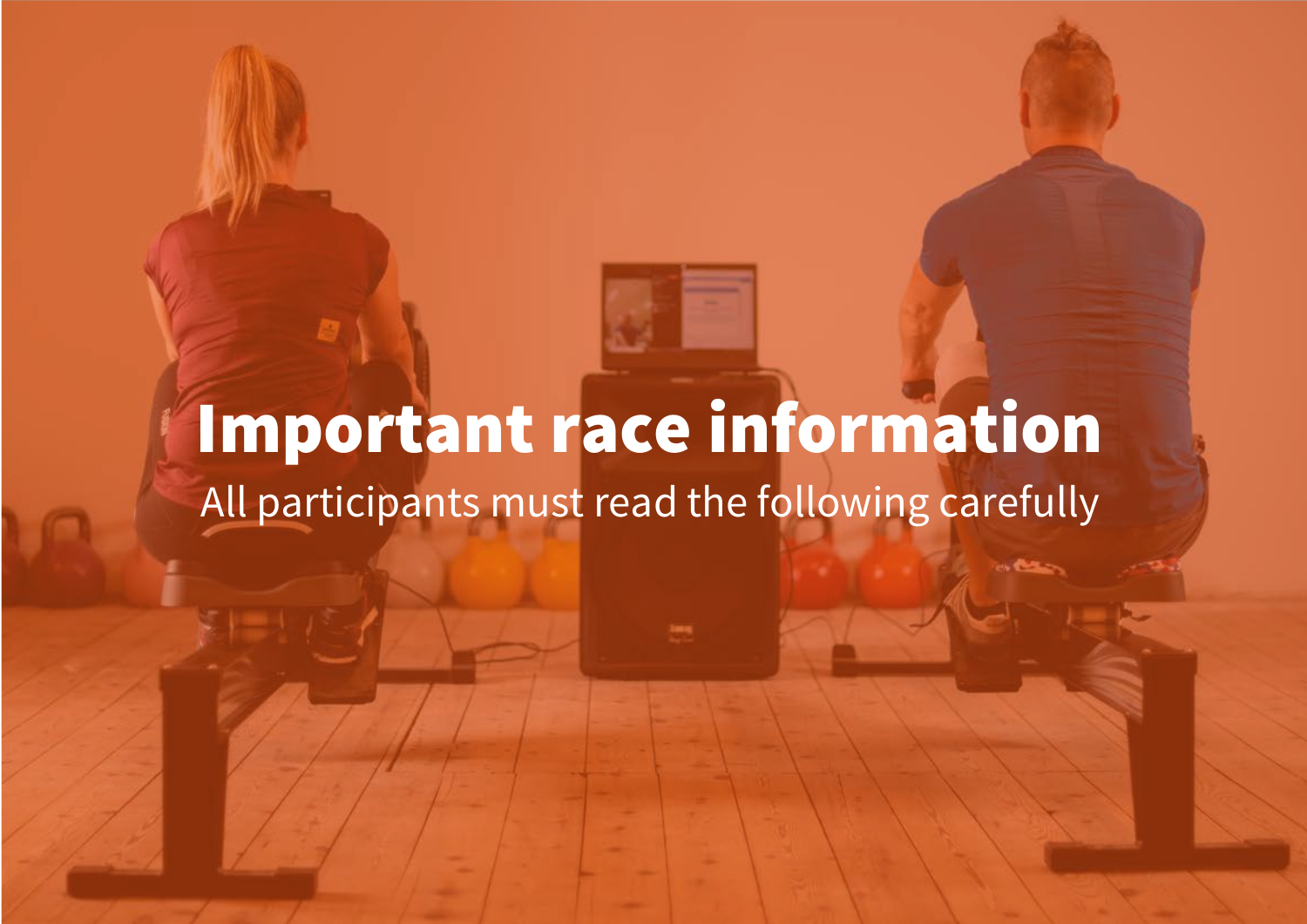## Welfare and safeguarding

Participation in the Open Nordic Indoor Rowing Championship is entirely at your own risk. The organizing committee shall not be liable for any damages or injuries, however caused, occurring during or after taking part in the championships.

## Race distances / lengths:

- 1000m: races 100-141, Masters.
- 2 minutes: 150-155, Jun E, D (year of birth 2009 & younger)
- 3 minutes: 156-157, Jun CII (y.o.b. 2008)  $\phi$
- 4 minutes: 158-159, Jun C (y.o.b. 2007)
- $\breve{\triangledown}$ 2000m: 160-175
- 100m: 176-177, sprint for U13.
- 200m: 178-199, sprint for U15 and older

## Lightweight weigh-in

Rowers entered in a lightweight event are required to 'weigh-in'. They can do so from 2.5 hours to no later than one hour before their first race. Picture evidence of the competitor's weight must be mailed to

ekaproning@eroning.dk. The photo/film must show the athlete on the scales in racing clothes with the reading visible, and proof of the March 20 date (e.g. by including a shot of that day's newspaper or a phone display).

## Weight limits

- Seniors/Masters women: 61.5 kg
- Senior/Masters men: 75 kg

## 'Race lobby'

Athletes must log into the 'race lobby' no later than 10 minutes before their start. This waiting room will be accessible from 45 minutes before each start. Late arrival in the lobby can result in disqualification. We recommend that the connected computer is visible to both the rower and the coach so they can see any incoming messages about the race.

## Race start procedure and During the race

Participants must note that the length of time between the "Attention" and "Row" messages on PM3/PM4/PM5 is set to be longer than usual. This makes it easier to start correctly. However, false starts will still be detected. If you experience technical issues during your race, please continue to row until you have completed the distance. If the connection comes back in time, the race system will be able to read your back-up file and extrapolate your score. If it does not come back, your monitor will still contain your score. Send a photo as soon as possible to ekaproning@roning.dk.

#### Medals

Medals will be awarded to the winner in all races, and to second place if the race has more than three participants, plus to third place if there are more than six.

Medals will be sent to the team manager. Clubs are welcome to organize suitable local celebrations.

## Age classes

Age classes can be found here: regatta.roning.dk/?l=aldersklasser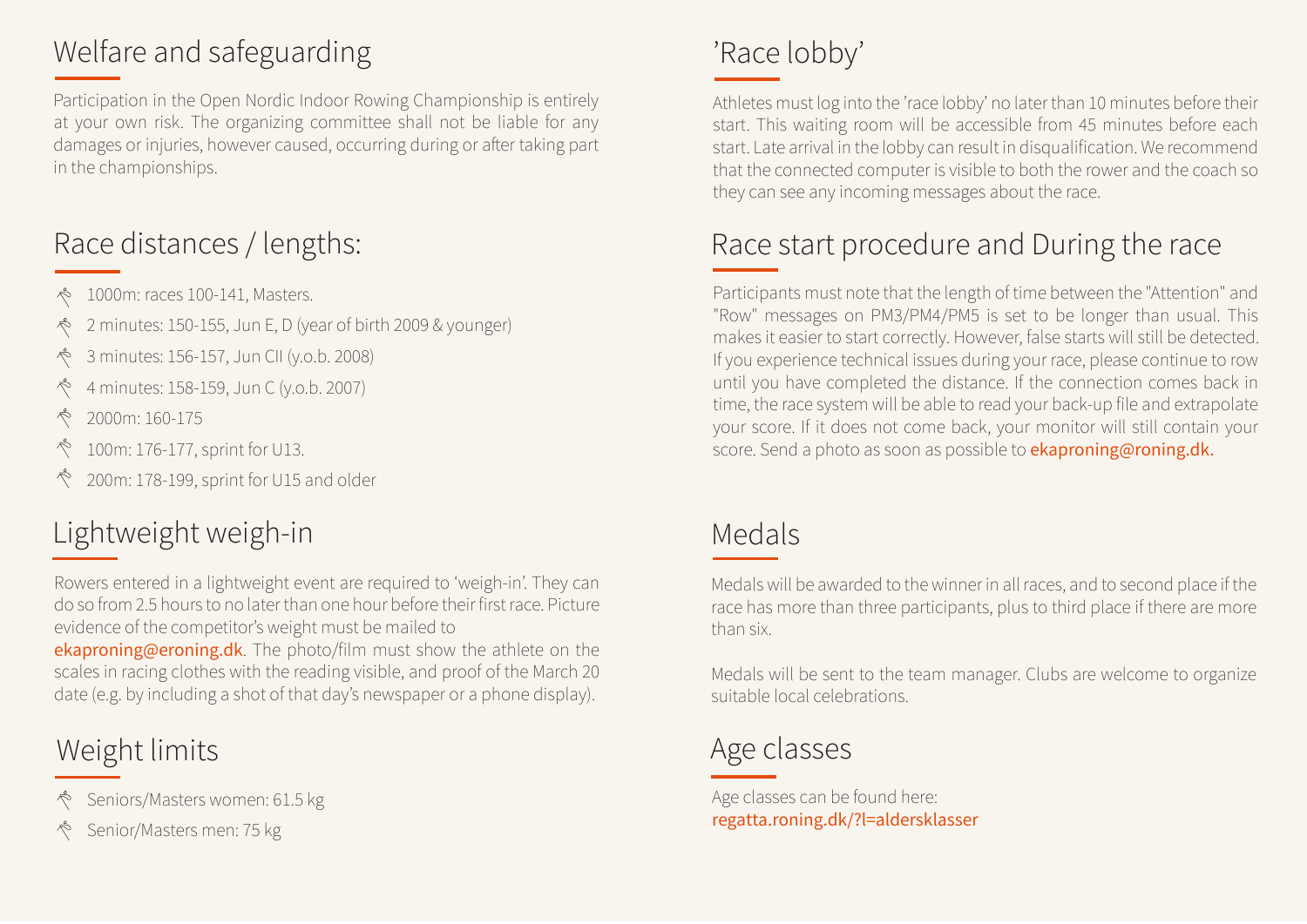#### Results

Results will be provisional on completion of each race. They will be made available on **roning.dk** and **ergometertider.dk**. Once a race's results are made official, the results page will be updated accordingly.

## Coaching

Athlete are allowed a coach (or any other person) by their side to coach throughout the race.

## Race officials

A number of Danish officials will monitor the races; athletes must follow their instructions.

## Disputes

Any competitor wishing to dispute or protest a race, result or incident should mail **ekaproning@roning.dk** no later than five minutes after the end of the race in question. In cases of doubt, the Danish version of this invitation is binding

## Other race information

Some races may be run simultaneously en bloc, depending on the number of participants. Consult the race list for the preliminary timetable. The start list and timetable will be available six days before the event. It is important that you consult them and check on your start.

## Clean sport

All athletes and athlete support personnel involved in the races must abide by the rules of Anti- Doping Denmark. Anti-Doping Denmark reserves the right to carry out doping checks during the event.